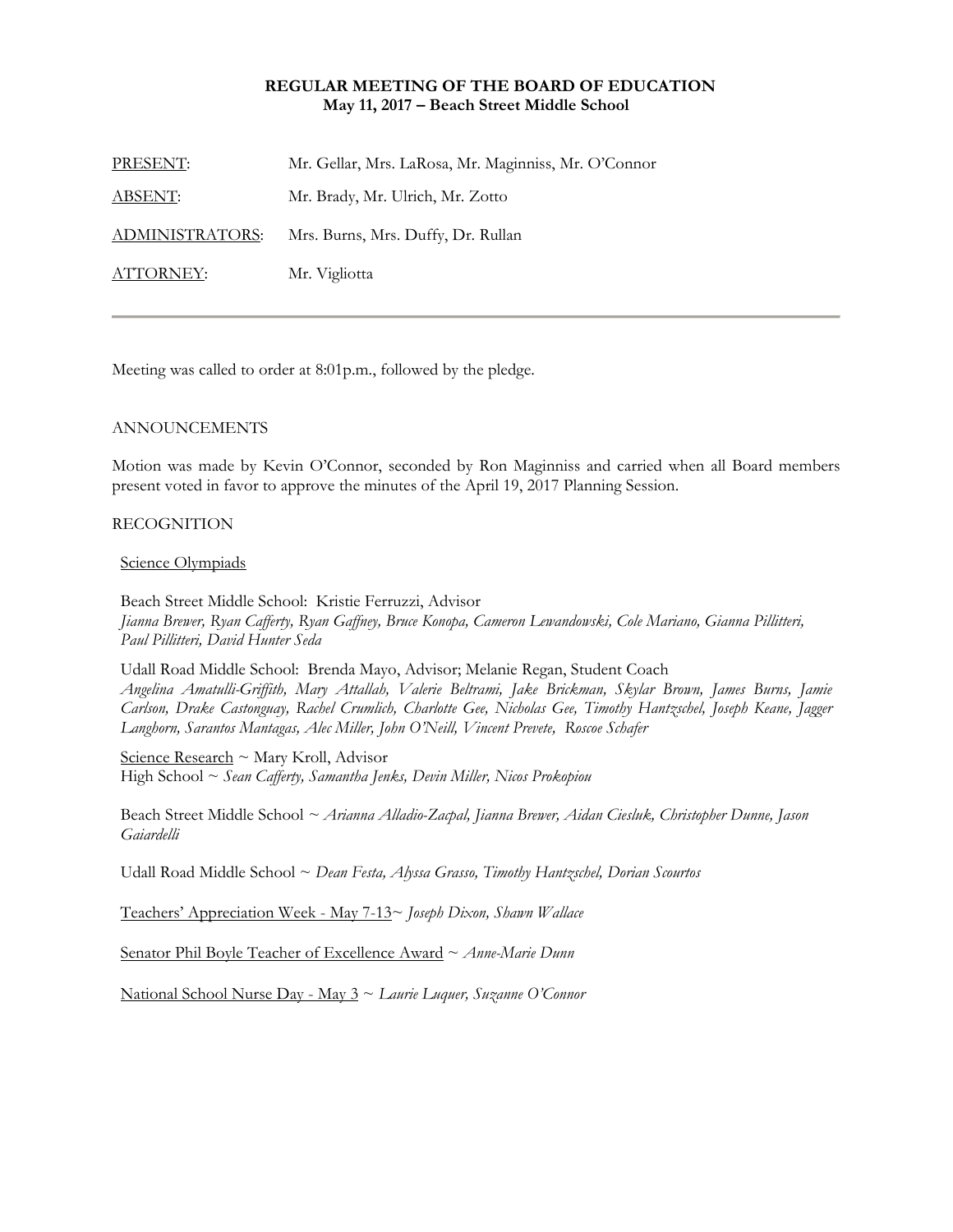### PERSONNEL

Motion was made by Annmarie LaRosa, seconded by Kevin O'Connor and carried when all Board members present voted in favor to approve TEACHING ASSISTANT: RETIREMENT: Marcelin Pechin, effective May 1, 2017 (17 years).

Motion was made by Annmarie LaRosa, seconded by Ron Maginniss and carried when all Board members present voted in favor to approve CLASSIFIED CIVIL SERVICE: RESIGNATION: Edward Bell, Guard, effective April 26, 2017 (District Wide).

Motion was made by Annmarie LaRosa, seconded by Kevin O'Connor and carried when all Board members present voted in favor to approve CLASSIFIED CIVIL SERVICE: RESIGNATION: Francine Spinelli, Part Time Food Service Worker, effective April 19, 2017 (Udall).

Motion was made by Annmarie LaRosa, seconded by Kevin O'Connor and carried when all Board members present voted in favor to approve CLASSIFIED CIVIL SERVICE: RETIREMENT: Jean Schilling, Special Education Aide, effective May 5, 2017 (22 years).

Motion was made by Annmarie LaRosa, seconded by Kevin O'Connor and carried when all Board members present voted in favor to approve CLASSIFIED CIVIL SERVICE: TERMINATION: Monica Perry, Senior Clerk Typist, effective April 24, 2017 (High School).

Motion was made by Annmarie LaRosa, seconded by Kevin O'Connor and carried when all Board members present voted in favor to approve CLASSIFIED CIVIL SERVICE: CHANGE IN STATUS: Susan Pontillo, Senior Clerk Typist, effective April 24, 2017 (District Office; change from Contingent Senior Clerk Typist).

Motion was made by Annmarie LaRosa, seconded by Kevin O'Connor and carried when all Board members present voted in favor to approve CLASSIFIED CIVIL SERVICE: SUBSTITUTE PARAPROFESSIONAL (\$10.75 hour): Karen Santangelo, effective May 12, 2017.

Motion was made by Annmarie LaRosa, seconded by Ron Maginniss and carried when all Board members present voted in favor to approve OTHER: SUBSTITUTE TEACHER (\$115 per diem): Donnamarie Belford, effective April 28, 2017; Phyllis Benenati, effective April 28, 2017; Stephanie Fodera, effective April 28, 2017; Gayle Haines, effective April 28, 2017; Deborah Harris, effective April 28, 2017; Judith Hayes, effective April 28, 2017; Vivian Hollinger, effective April 28, 2017; Melissa Kennedy, effective April 28, 2017; Angela LaGiglia, effective April 28, 2017; Janet Loehr, effective April 28, 2017; Barbara Lozier, effective April 28, 2017; Michael McDonald, effective April 28, 2017; Irene Munno, effective April 28, 2017; Madeline Nelson, effective April 28, 2017; Robert Pitagno, effective April 28, 2017; Geralyn Wilkens, effective April 28, 2017; Jacqueline Wilson, effective April 28, 2017.

### CURRICULUM UPDATE

Dr. Rullan informed the audience that the NYS Math Assessments for Grades 3-8 took place last week. The percentage of parents who refused the assessment on behalf of their child or children was 73%. Three Board policies (Policy 7212 - Academic Achievement, Policy 7218 - Class Ranking/Weighting of Grades, and Policy 7362 - Academic Integrity are submitted to the Board for a second reading and approval later in the agenda. Dr. Rullan informed the audience that the district has offered the newly available Seal of Biliteracy to students, who must complete all requirements for graduating with a NYS Regents Diploma and demonstrate proficiency in English and a world language based on a set of criteria.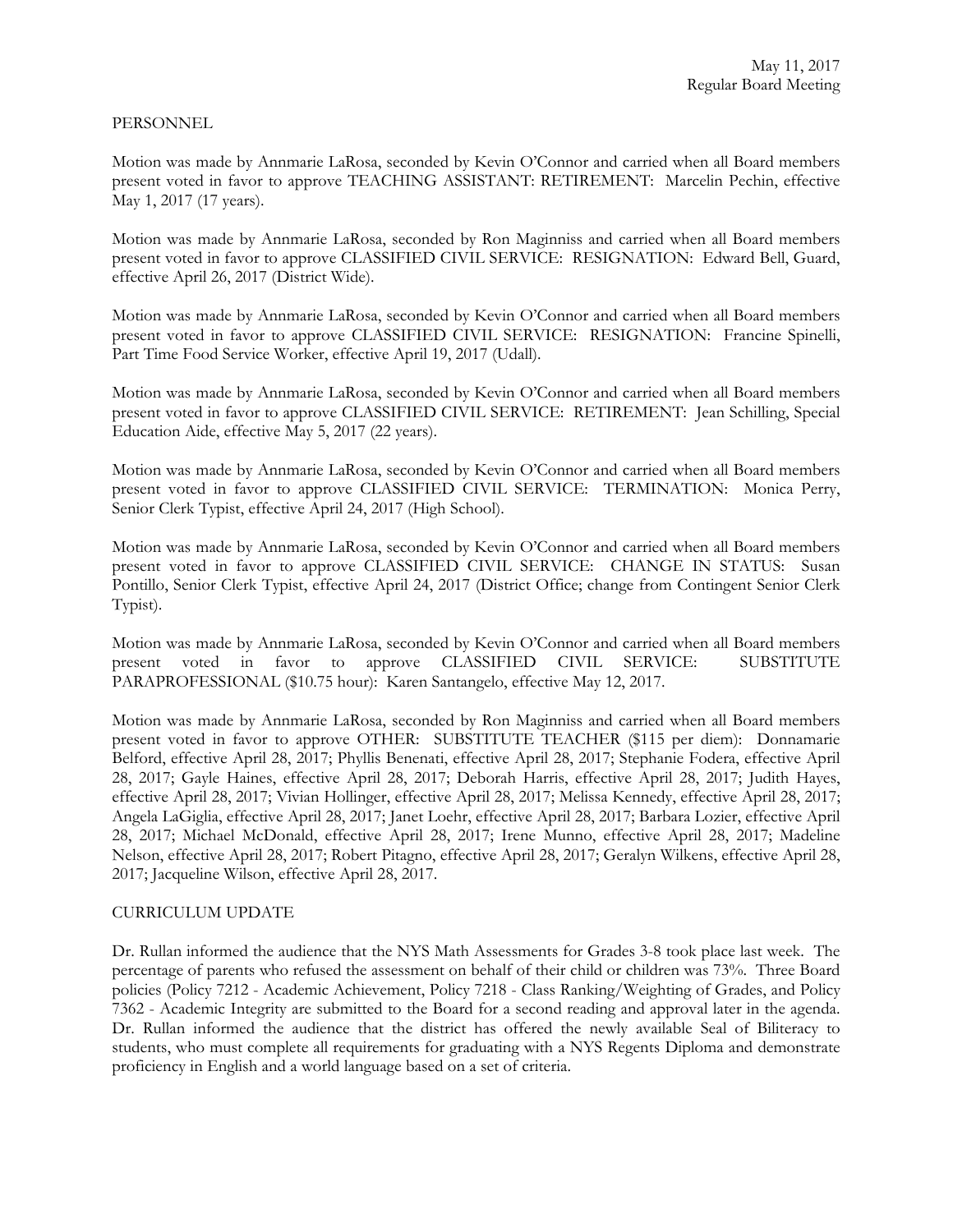### REPORT OF BOARD COMMITTEES

Finance Committee: Ron Maginniss reported on the meeting held on 5/9/17. Items reviewed included the March treasurer's report; March extra-curricular report; March payroll summary; March financial statements; claims audit report and April system manager audit trail report. Also reviewed were warrants, payroll certification forms, surplus of high school and middle school English language arts items and middle school science equipment, 2017-2018 bid extensions, contracts and a Property Access Agreement for Cablevision Lightpath, Inc.

Policy Committee: Annmarie LaRosa presented a Second Reading on policies presented for approval and explained the rescission of two policies that are not relative to district practice.

Motion was made by Kevin O'Connor, seconded by Ron Maginniss and carried when all Board members present voted in favor to approve policies: No. 7212 Academic Achievement; No. 7218 Class Ranking/Weighting of Grades; and No. 7362 Academic Integrity.

Motion was made by Kevin O'Connor, seconded by Ron Maginniss and carried when all Board members present voted in favor to rescind policies: No. 5580 Use of Credit Cards; No. 5740 Use of Buses by Community Groups.

The following policies had a **First Reading:** 

- No. 5110 Budget Planning and Development
- No. 5120 School District Budget Hearing
- No. 5150 Contingency Budget<br>No. 5220 District Investments
- District Investments
- No. 5230 Gifts, Grants and Bequests<br>No. 5250 Sale and Disposal of School
- No. 5250 Sale and Disposal of School District Property<br>No. 5310 Bonding of Employees and School Board Me
- Bonding of Employees and School Board Members
- No. 5321 Authorized Signatures
- No. 5322 Payment Procedures<br>No. 5323 Expense Reimburser
- Expense Reimbursements
- No. 5330 Budget Transfers<br>No. 5350 Meals and Reimbi
- No. 5350 Meals and Reimbursements<br>No. 5412 Purchasing Procedures
	- Purchasing Procedures
- No. 5422 Procedures for Contracts
- No. 5510 Accounting of Funds<br>No. 5520 Extraclassroom Activ
	- Extraclassroom Activities Fund
- No. 5623 Use of School-Owned Materials and Equipment
- No. 5630 Facilities: Inspection, Operation and Maintenance
	- Smoking/Tobacco Use
- No. 5671 Computer Resources and Data Management
- No. 5680 Safety and Security<br>No. 5681 Emergency Respon
	- Emergency Response Plan
- No. 5690 Exposure Control Program<br>No. 5711 Use of District-Owned Veh
- No. 5711 Use of District-Owned Vehicle by Staff<br>No. 5712 Use of Private Vehicles for School Busin
	- Use of Private Vehicles for School Business
- No. 5731 Student Transportation Walkers and Riders
- No. 5750 School Bus Safety Program<br>No. 5721 Idling of School Buses, Coa
- Idling of School Buses, Coach Buses and Commercial Vehicles on West Islip School Grounds
- No. 5760 Qualifications of Bus Drivers<br>No. 5761 Drug and Alcohol Testing for
- Drug and Alcohol Testing for School Bus Drivers and Other Safety-Sensitive Employees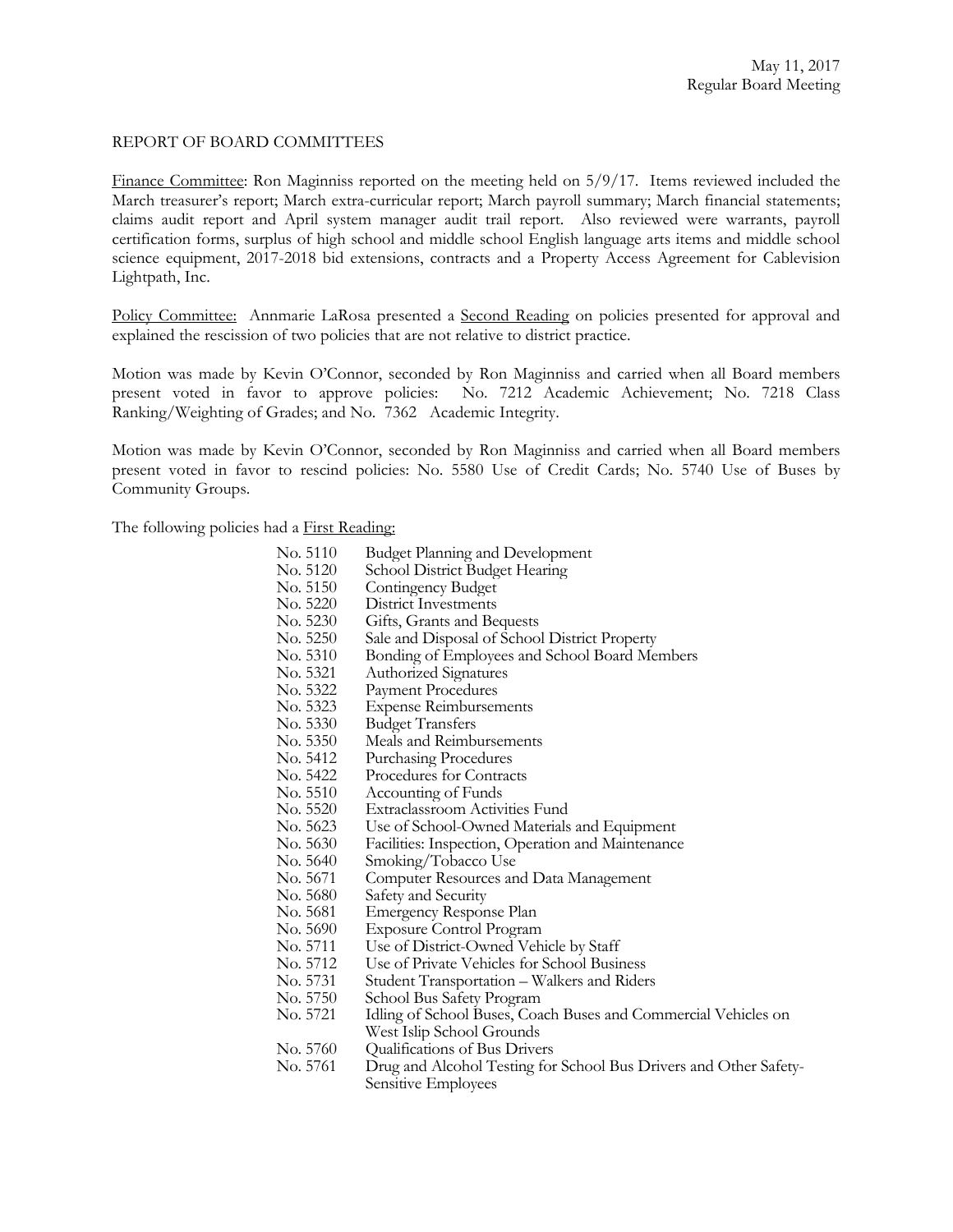Education Committee: Kevin O'Connor reported on the meeting held on 5/11/17. Items reviewed included middle school science sequence changes: 8th grade students will now take the Living Environment Regents effective 2017-2018, resulting in the ability for more high school students to take two years of AP or IB courses; a STEM Academy that will be offered in junior and senior year; and early childhood development courses that will lead to a diploma credential. Other items reviewed included a survey regarding the attendance policy, Method Test Prep for SAT preparation and Response to Intervention.

Buildings and Grounds: Kevin O'Connor reported on the meeting held on 5/9/17. School Construction Consultants presented a bond work update. Other items reviewed included the high school roof replacement this summer, expansion of the Masera parking lot, the Manetuck playground and Chromebook security.

Committee on Special Education/Preschool Special Education: Ron Maginniss reported on the meeting held on 5/10/2017. Items discussed included CSE and CPSE recommendations, student placements, and the completion of annual reviews.

Health and Wellness: Annmarie LaRosa reported on meeting held 4/27/17. Items discussed included the Suffolk County Police Department K-9 Sweep, Mindfulness instruction to students, and a presentation provided by Good Samaritan on increasing student activity and nutritional education. A Shed the Meds event will take place on Saturday, May 20, 2017 from 10:00 a.m. to 1:00 p.m. at the West Islip Fire Department; the 2017 Color Run will take place on Sunday, October 15, at West Islip High School.

DASA: Dr. Rullan reported on the meeting held 5/9/2017. Items reviewed included feedback from the Social Media Bootcamp, disbanding the district-level DASA committee and addressing issues at the building level, and the K-9 sweep conducted at the high school. Recommendations for revisions to the Code of Conduct will be presented to the Superintendent and the Board.

# FINANCIAL MATTERS

.

The treasurer's report for March was presented. Beginning balance as of 2/28/2017: \$35,440,609.17 ending balance as of  $3/31/2017$ : \$50,790,031.31.

Motion was made by Kevin O'Connor, seconded by Ron Maginniss, and carried when all Board members present voted in favor to approve Budget Transfers 3372-3382.

Motion was made by Kevin O'Connor, seconded by Ron Maginniss, and carried when all Board members present voted in favor to approve 2016-2017 Daytop Preparatory School contract.

Motion was made by Ron Maginniss, seconded by Kevin O'Connor, and carried when all Board members present voted in favor to approve 2017-2018 Eastern Suffolk BOCES Cooperative Educational Services contract.

Motion was made by Kevin O'Connor, seconded by Ron Maginniss, and carried when all Board members present voted in favor to approve contract for First Class Tutoring May 1 – June 30, 2017.

Motion was made by Kevin O'Connor, seconded by Ron Maginniss, and carried when all Board members present voted in favor to approve contract for First Class Tutoring 2017-2018.

Motion was made by Kevin O'Connor, seconded by Ron Maginniss, and carried when all Board members present voted in favor to approve the following Property Access Agreement for Masera School: Cablevision Lightpath, Inc. 6/1/17 – 5/31/2018.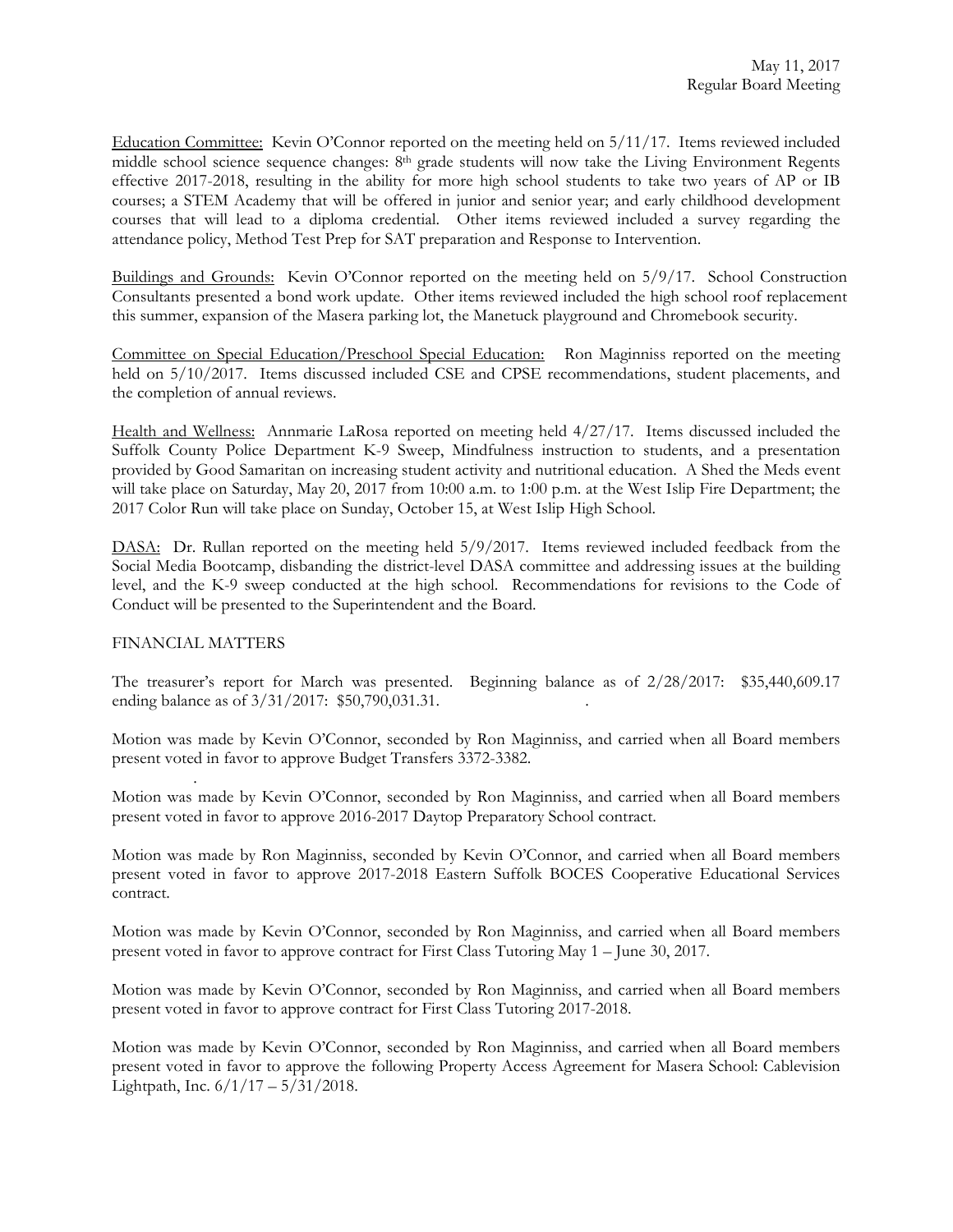Motion was made by Kevin O'Connor, seconded by Ron Maginniss, and carried when all Board members present voted in favor to approve the following surplus items: English Language Arts/Library curriculum - West Islip High School, Beach Street Middle School and Obsolete Science equipment - Beach Street Middle School.

Motion was made by Kevin O'Connor, seconded by Ron Maginniss, and carried when all Board members present voted in favor to approve the following 2017-2018 Bid Extensions: #1601 Emerald Electric and Solar, Inc.; #1602 Stapleton Tree & Landscape Service; #1603 Associated Audio Service; #1604 Cardinal Control Systems, Inc.; #1605 World Wide Security Group; #1606 Long Island Geese Control; #1607 Schutt Reconditioning.

Motion was made by Kevin O'Connor, seconded by Ron Maginniss, and carried when all Board members present voted in favor to approve the following 2016-2017 Heath Services Contract: South Huntington UFSD - \$21,029.84.

## PRESIDENT'S REPORT

Motion was made by Kevin O'Connor, seconded by Ron Maginniss and carried when all Board members present voted in favor to approve the Date for Re-organizational meeting - July 5, 2017 at 7:30 p.m. at Beach Street Middle School.

Discussion of 2017-2018 Board Regular Meeting and Planning Session dates.

Motion was made by Ron Maginniss, seconded by Kevin O'Connor and carried when all Board members present voted in favor to approve Stipulation of Settlement and Release – Student A.

# SUPERINTENDENT'S REPORT

School Budget Vote - May 16, 2017 - West Islip High School from 7:00 a.m. to 9:00 p.m.

Celebrate Education – May 16, 2017 – West Islip High School

Mrs. Burns spoke about a work session she attended in Albany with representatives throughout the state and Commissioner MaryEllen Elia. Topics discussed included the Next Generation English Language Arts and Mathematics Learning Standards and the Every Student Succeeds Act (ESSA) draft plan. Stakeholders from all over New York State, including West Islip, have been involved in its preparation. Commissioner MaryEllen Elia is soliciting feedback on the draft plan and the revised standards. Information is on the district website.

The following resident wished to speak during an "Invitation to the Public":

Mrs. Catherine Artusa, 574 Peter Paul Drive, West Islip - Mrs. Artusa had concerns about the district's phone system, 9th grade orientation and the district's attendance policy. Mrs. Burns will look into the phone system issues. Dr. Rullan explained that a committee has convened to evaluate the attendance policy, but no changes have been finalized. Recommendations will be made to the Superintendent shortly.

Motion was made by Annmarie LaRosa, seconded by Kevin O'Connor and carried when all Board members present voted in favor to adjourn to Executive Session at 9:11 p.m. for the purpose of discussing personnel, negotiations, and/or litigation.